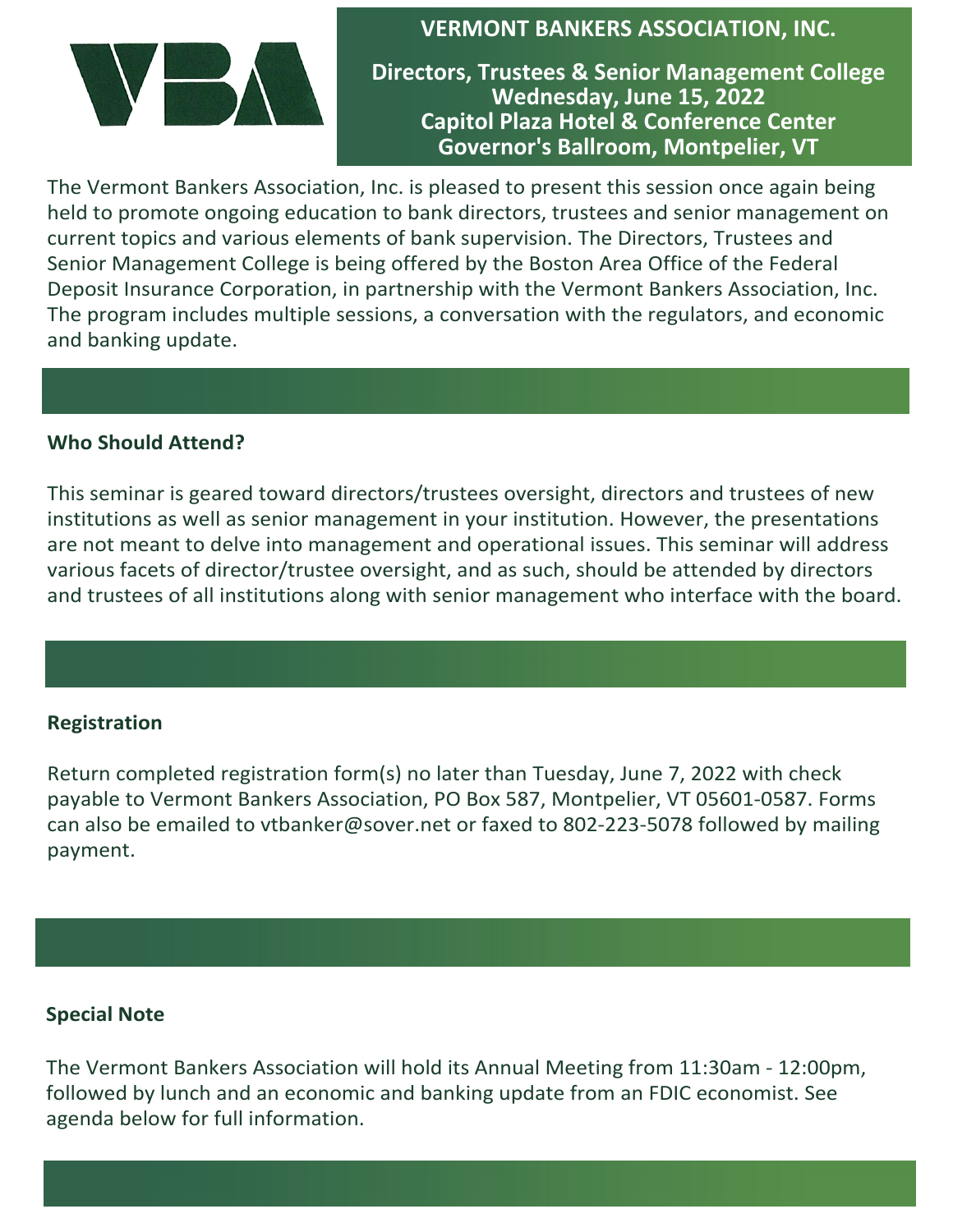# **2022 Directors, Trustees & Senior Management College Agenda**

## **Theme: Looking Ahead**

| $8:45am - 9:15am$       | <b>Registration and Continental Breakfast</b>                                                                                                                                                                                                                                                                                                                                                                                                                                                                            |  |  |
|-------------------------|--------------------------------------------------------------------------------------------------------------------------------------------------------------------------------------------------------------------------------------------------------------------------------------------------------------------------------------------------------------------------------------------------------------------------------------------------------------------------------------------------------------------------|--|--|
| $9:15$ am - $9:35$ am   | Welcome: Christopher D'Elia, President, VBA<br><b>FDIC Opening Remarks</b>                                                                                                                                                                                                                                                                                                                                                                                                                                               |  |  |
| $9:35am - 10:25am$      | <b>Asset-Liability Committee (ALCO) Oversight</b><br>This session will focus on recent capital market trends and associated implications for<br>community banks. The presentation will focus on the ALCO's role in overseeing the<br>associated risks, provide thought-provoking questions for strategic decision-making, and<br>include an exercise with an example of practical application.                                                                                                                           |  |  |
| $10:25am - 11:15am$     | <b>Third-Party Oversight and Risk Management</b><br>This session will discuss the risks associated with third-party engagements, and how<br>effective risk management and governance frameworks can aide in mitigating the risk.<br>The session will also include practical examples of common third-party weaknesses.                                                                                                                                                                                                   |  |  |
| $11:15$ am - $11:30$ am | <b>Break</b>                                                                                                                                                                                                                                                                                                                                                                                                                                                                                                             |  |  |
|                         | 11:30am - 12:00pm Vermont Bankers Association Annual Meeting<br>Christopher D'Elia, President, VBA                                                                                                                                                                                                                                                                                                                                                                                                                       |  |  |
| 12:00pm - 12:30pm Lunch |                                                                                                                                                                                                                                                                                                                                                                                                                                                                                                                          |  |  |
| $12:30$ pm $-1:15$ pm   | <b>Economic and Banking Update, Economist, FDIC</b><br>This session will provide national and local economic data to assist attendees in<br>identifying key trends that have impacted, and may continue to impact, the industry.                                                                                                                                                                                                                                                                                         |  |  |
| $1:15$ pm – 2:05pm      | Compliance and Anti-Money Laundering (AML)/Countering the Financing of Terrorism<br>(CFT) – Risk Assessing and Updates<br>The risk assessment process is a foundational component of the Compliance<br>Management System and AML/CFT Program. This session will discuss the Board's<br>responsibility in overseeing the risk assessment process by providing several practical<br>examples. Additionally, the session will provide updates regarding Flood Risk Rating 2.0<br>and the Anti-Money Laundering Act of 2020. |  |  |
| $2:05$ pm – 2:20pm      | <b>Break</b>                                                                                                                                                                                                                                                                                                                                                                                                                                                                                                             |  |  |
| $2:20$ pm $-3:10$ pm    | <b>Conversation with the Regulators</b><br>This session will provide an informal setting for participants to hear what is on regulators'<br>minds and to share experience and insights as a community bank board member.<br>Members of the FDIC regional management team will highlight emerging issues, answer<br>participant questions, and discuss topics raised by participants. The session structure will<br>include prepared remarks, as well as an open forum for questions and discussion.                      |  |  |
| 3:10 <sub>pm</sub>      | <b>Closing Remarks and Adjournment: Christopher D'Elia</b>                                                                                                                                                                                                                                                                                                                                                                                                                                                               |  |  |